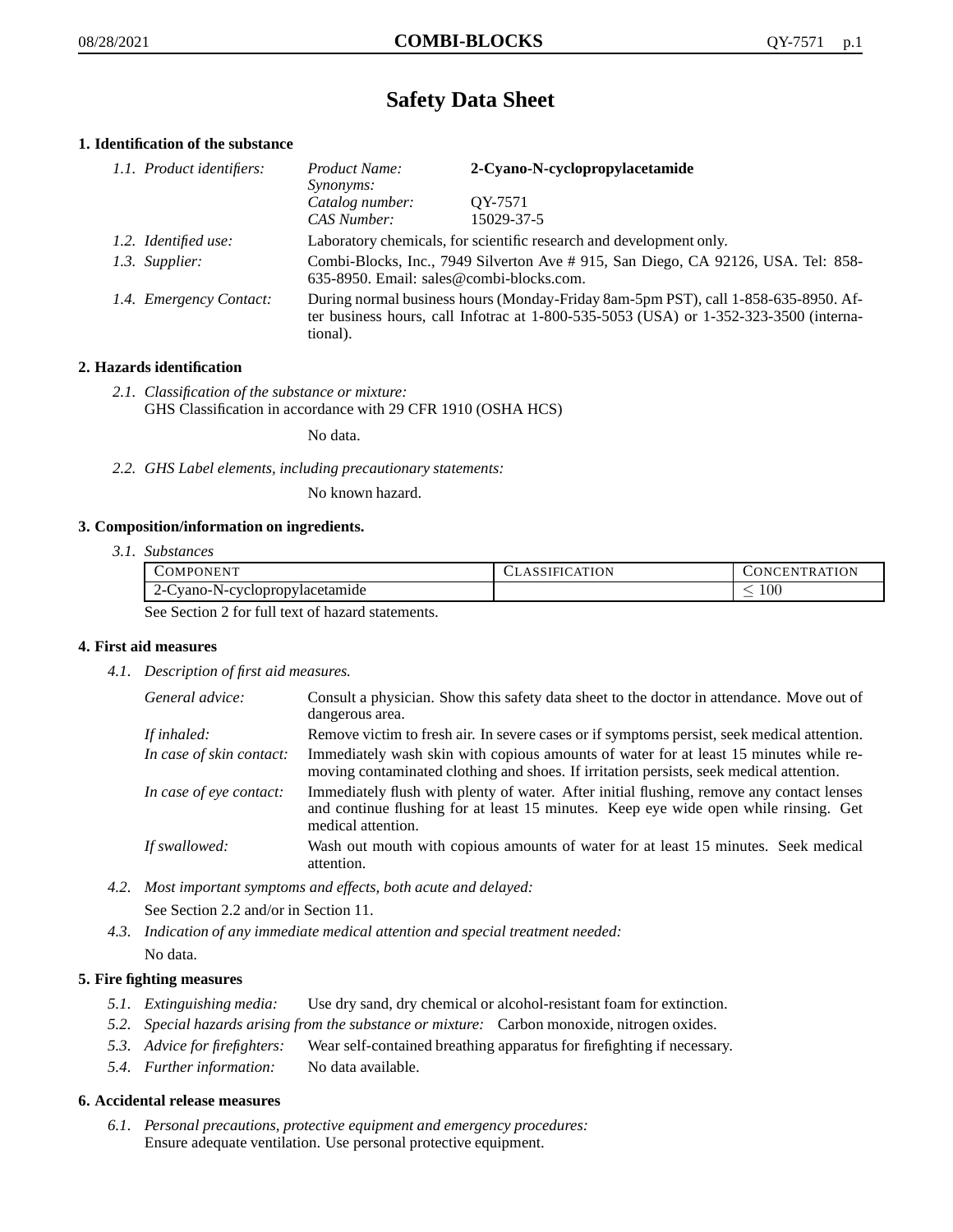- *6.2. Environmental precautions:*
	- Should not be released into the environment. See Section 12 for additional ecological information.
- *6.3. Methods and materials for containment and cleaning up:* Sweep up or vacuum up spillage and collect in suitable container for disposal.
- *6.4. Reference to other sections:* Refer to protective measures listed in Sections 8 and 13.

# **7. Handling and storage**

- *7.1. Precautions for safe handling:* Avoid contact with skin and eyes. Avoid inhalation of vapour or mist. Keep away from sources of ignition - No smoking. Take measures to prevent the build up of electrostatic charge. For precautions see section 2.2.
- *7.2. Conditions for safe storage, including any incompatibilities:* Store refrigerated. Keep container tightly closed in a dry and well-ventilated place. Containers which are opened must be carefully resealed and kept upright to prevent leakage.
- *7.3. Specific end use(s):* Laboratory chemicals, for scientific research and development only.

# **8. Exposure Controls / Personal protection**

*8.1. Control parameters:*

*Components with workplace control parameters:* Contains no substances with occupational exposure limit values. *8.2. Exposure controls:*

*Appropriate engineering controls:* Ensure that eyewash stations and safety showers are close to the workstation location. Ensure adequate ventilation, especially in confined areas.

*Personal protective equipment:*

| Eye/face protection:    | Wear appropriate protective eyeglasses or chemical safety goggles as described by OSHA's<br>eye and face protection regulations in 29 CFR 1910.133 or European Standard EN166.                                                                                                                                         |
|-------------------------|------------------------------------------------------------------------------------------------------------------------------------------------------------------------------------------------------------------------------------------------------------------------------------------------------------------------|
| Skin protection:        | Handle with gloves. Gloves must be inspected prior to use. Use proper glove removal<br>technique (without touching glove's outer surface) to avoid skin contact with this product.<br>Dispose of contaminated gloves after use in accordance with applicable laws and good<br>laboratory practices. Wash and dry hands |
| <b>Body Protection:</b> | Complete suit protecting against chemicals, Flame retardant antistatic protective clothing.,<br>The type of protective equipment must be selected according to the concentration and<br>amount of the dangerous substance at the specific workplace.                                                                   |
| Respiratory protection: |                                                                                                                                                                                                                                                                                                                        |

Control of environmental exposure: Prevent further leakage or spillage if safe to do so. Do not let product enter drains.

### **9. Physical and chemical properties**

*9.1. Information on basic physical and chemical properties*

| (a)      | Appearance:                                   | Solid    |
|----------|-----------------------------------------------|----------|
| (b)      | Odour:                                        | No data  |
| (c)      | Odour Threshold:                              | No data  |
| (d)      | pH:                                           | No data  |
| (e)      | Melting point/freezing point:                 | No date. |
| (f)      | Initial boiling point and boiling range:      | No data  |
| (g)      | Flash point:                                  | No data  |
| (h)      | Evaporatoin rate:                             | No data  |
| (i)      | Flammability (solid, gas):                    | No data  |
| (j)      | Upper/lower flammability or explosive limits: | No data  |
| $\rm(k)$ | Vapour pressure:                              | No data  |
| (1)      | Vapour density:                               | No data  |
| (m)      | Relative density:                             | No data  |
| (n)      | Water solubility:                             | No data  |
| $\circ$  | Partition coefficient: n-octanol/water:       | No data  |
| (p)      | Auto-ignition:                                | No data  |
| (q)      | Decomposition temperature:                    | No data  |
| (r)      | Viscosity:                                    | No data  |
| (s)      | Explosive properties:                         | No data  |
| (t)      | Oxidizing properties:                         | No data  |